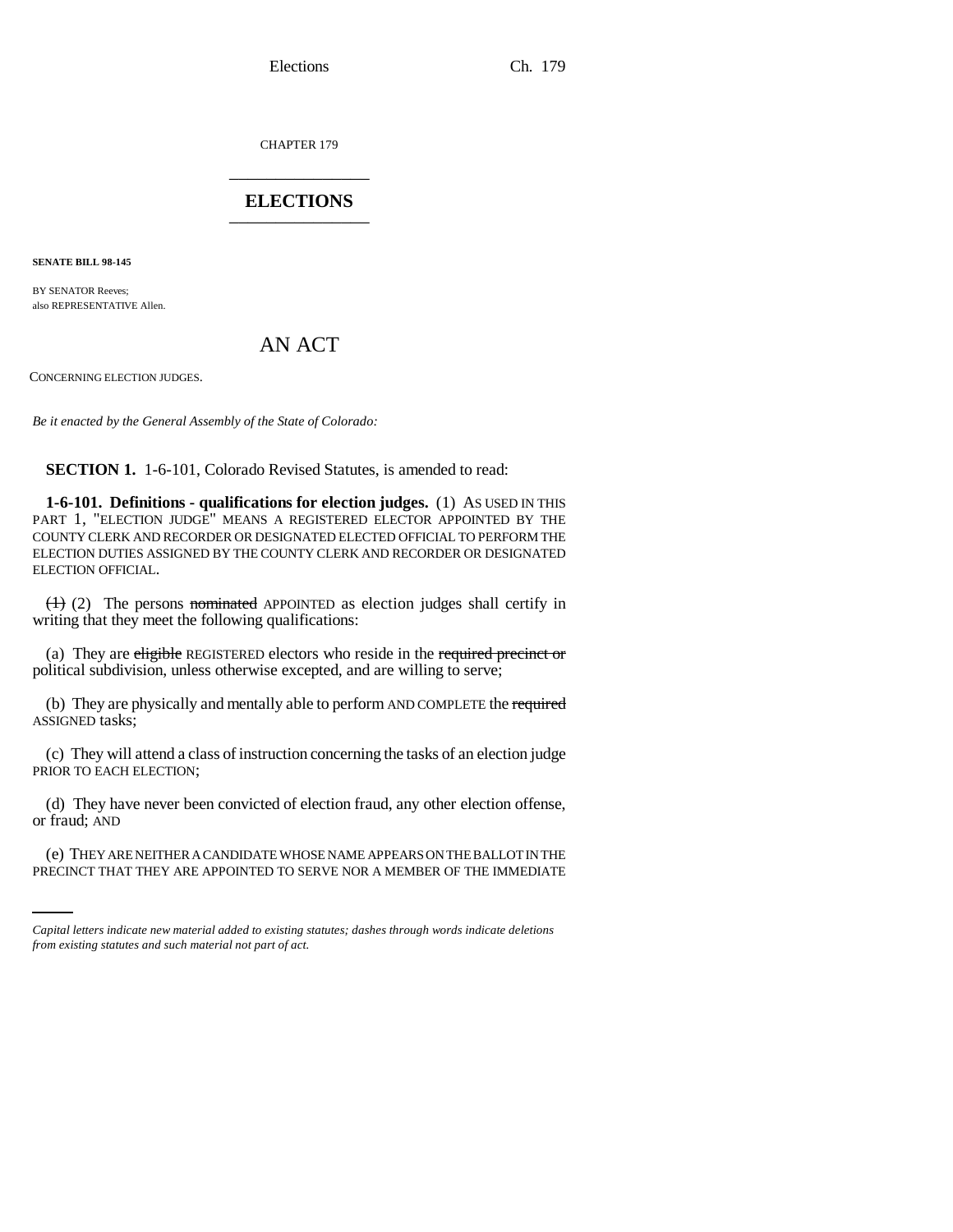FAMILY, RELATED BY BLOOD OR MARRIAGE TO THE SECOND DEGREE, OF A CANDIDATE WHOSE NAME APPEARS ON THE BALLOT IN THE PRECINCT THAT THEY ARE APPOINTED TO SERVE.

 $(2)$  (3) With regard to any nonpartisan election THAT IS NOT COORDINATED BY THE COUNTY CLERK AND RECORDER, THE ELECTION JUDGE SHALL BE A REGISTERED ELECTOR OF THE POLITICAL SUBDIVISION FOR WHICH THE ELECTION IS BEING HELD. If enough election judges who are eligible REGISTERED electors of the political subdivision are not available, then the appointing authority may appoint election judges who are registered electors of the state.

(3) For coordinated elections, the county clerk and recorder may combine precincts and polling places and may use the same election judges.

(4) The certification of qualification shall be completed prior to the person serving as an election judge. BEFORE SERVING AS AN ELECTION JUDGE, THE PERSONS RECOMMENDED AS ELECTION JUDGES IN ACCORDANCE WITH SECTIONS 1-6-102 AND 1-6-103 SHALL COMPLETE AND FILE AN ACCEPTANCE FORM WITH THE COUNTY CLERK AND RECORDER OR OTHER DESIGNATED ELECTION OFFICIAL AS PROVIDED IN SECTION 1-6-106. The certifications ACCEPTANCE FORMS may be kept on file with the county clerk and recorder or other designated election official for up to two years from the date of signing the certification ACCEPTANCE FORM.

(5) THE COUNTY CLERK AND RECORDER OR THE DESIGNATED ELECTION OFFICIAL SHALL HOLD A CLASS OF INSTRUCTION CONCERNING THE TASKS OF AN ELECTION JUDGE AND A SPECIAL SCHOOL OF INSTRUCTION CONCERNING THE TASK OF A SUPPLY JUDGE NOT MORE THAN TWENTY DAYS PRIOR TO EACH ELECTION.

(6) EACH PERSON APPOINTED AS AN ELECTION JUDGE SHALL ATTEND THE CLASS OF INSTRUCTION PRIOR TO EACH ELECTION IN WHICH THE PERSON WILL SERVE AS AN ELECTION JUDGE.

**SECTION 2.** 1-6-102, Colorado Revised Statutes, is amended to read:

**1-6-102.** List furnished by precinct committeepersons. (1) Not No later than ten days after the precinct caucus in even-numbered years, the committeepersons of each precinct from each major political party shall submit to the county chairpersons of their respective political parties a list recommending THAT WAS INITIATED AT THE PRECINCT CAUCUS AND THAT RECOMMENDS registered electors as election judges. These THE registered electors RECOMMENDED AS ELECTION JUDGES must reside in the precinct and have a current affiliation with the political party shown on the registration books of the county clerk and recorder THAT HELD THE PRECINCT CAUCUS.

(2) IF THERE IS NO COUNTY CHAIRPERSON, THE COMMITTEEPERSON OF EACH PRECINCT SHALL SUBMIT THE LIST THAT WAS INITIATED AT THE PRECINCT CAUCUS AND THAT RECOMMENDS REGISTERED ELECTORS AS ELECTION JUDGES DIRECTLY TO THE COUNTY CLERK AND RECORDER. If a precinct has no committeeperson, the district captain, if any, shall submit the list of recommended election judges to the county chairperson OR COUNTY CLERK AND RECORDER, AS APPROPRIATE.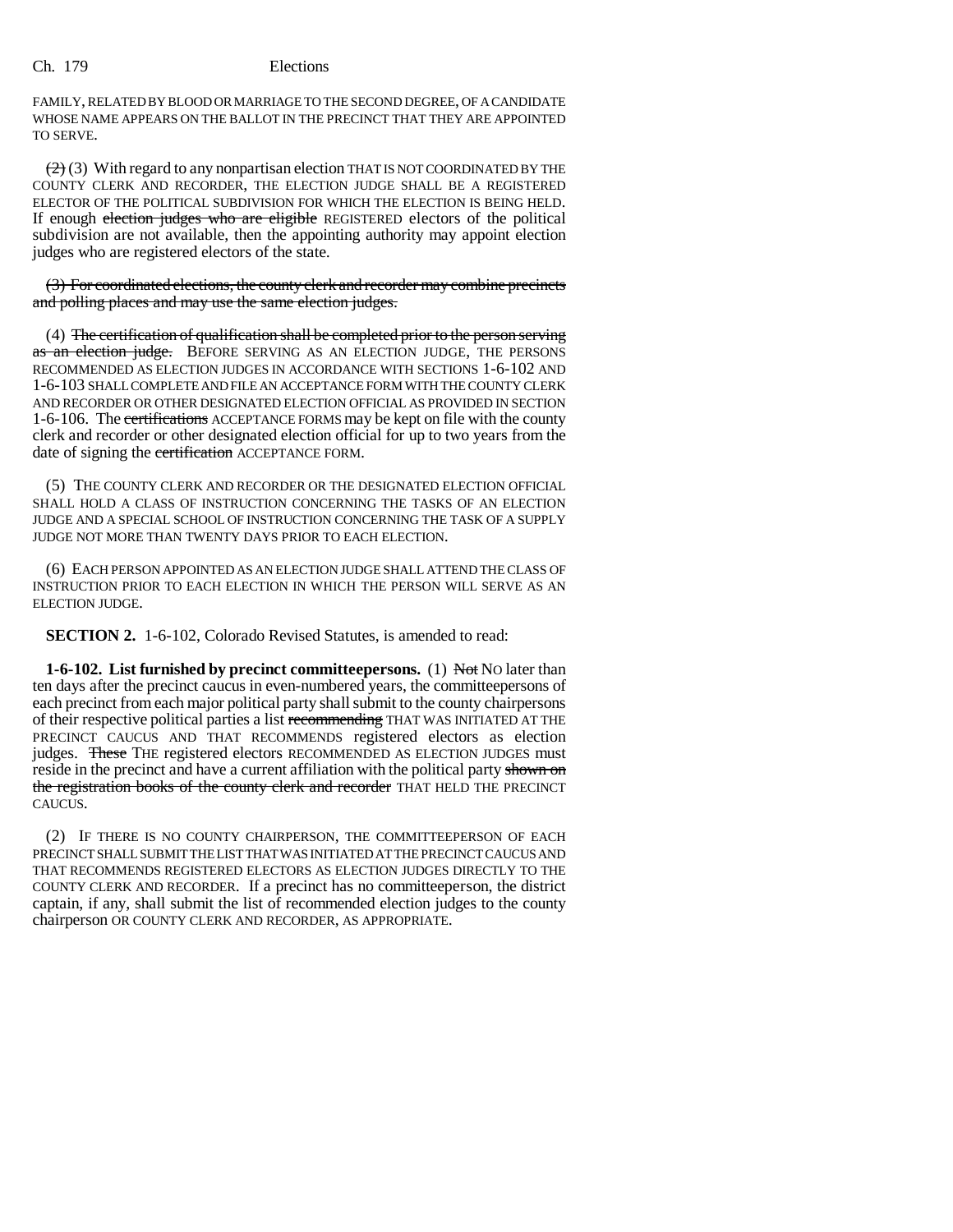### **SECTION 3.** 1-6-103, Colorado Revised Statutes, is amended to read:

**1-6-103. Recommendations by county chairperson.** (1) No later than the last Tuesday of April in even-numbered years, the county chairperson of each major political party in the county shall certify to the county clerk and recorder the names and addresses of REGISTERED electors recommended to serve as election judges in FOR each precinct in the county.

(2) The county chairperson, OR, IF THERE IS NO COUNTY CHAIRPERSON, THE COMMITTEEPERSONS WHO SUBMITTED THE LIST OF REGISTERED ELECTORS IN ACCORDANCE WITH SECTION 1-6-102 (2) shall designate the order of preference of the names of the REGISTERED electors recommended to serve as election judges for each precinct. and The county clerk and recorder shall select election judges from each precinct list in the county chairperson's, OR, IF THERE IS NO COUNTY CHAIRPERSON, THE COMMITTEEPERSON'S, order of preference. If the county chairperson certifies an order which is different from that submitted by the precinct committeepersons, a copy of the list submitted by the precinct committeepersons shall be attached to the certification which the county chairperson gives to the county clerk and recorder.

(3) In recommending eligible REGISTERED electors as election judges, the county chairperson shall MAY select only names from the list submitted by the precinct committeepersons. If the precinct committeepersons do not furnish enough names to the county chairperson, HOWEVER, The THE county chairperson may recommend additional eligible REGISTERED electors to the county clerk and recorder in which case the precinct residence requirement may be waived IF THE PRECINCT COMMITTEEPERSONS DO NOT PROVIDE ENOUGH NAMES TO THE COUNTY CHAIRPERSON.

(4) If the county has no county chairperson or vice-chairperson, the county clerk and recorder shall appoint election judges by obtaining lists of qualified eligible electors from the precinct committeepersons. If the precinct has no precinct committeepersons or captains, the county clerk and recorder may select eligible electors representing the two major political parties, in which case the precinct residence requirement may be waived.

(5) If the county chairperson does not submit any names or submits insufficient names for election judges for a precinct prior to the time for issuing certificates of appointment, the county clerk and recorder shall appoint the election judges, following the party affiliation requirements of section 1-6-109.

**SECTION 4.** 1-6-104, Colorado Revised Statutes, is amended to read:

**1-6-104. Appointment of election judges by the county clerk and recorder** and designated election officials. (1) No later than the last Tuesday in May in even-numbered years FOR EACH ELECTION COORDINATED BY THE COUNTY CLERK AND RECORDER, the county clerk and recorder shall complete appointments of APPOINT election judges for each precinct in the county. The term of office of election judges shall be two years from the date of appointment. AN ELECTION JUDGE FOR A PRECINCT SHALL SERVE FOR A TWO-YEAR PERIOD BEGINNING ON THE LAST TUESDAY OF MAY IN EVEN-NUMBERED YEARS AND ENDING ON THE LAST MONDAY IN MAY OF THE NEXT EVEN-NUMBERED YEAR OR UNTIL THE DESIGNATED ELECTION OFFICIAL APPOINTS ANOTHER PERSON TO REPLACE THAT ELECTION JUDGE FOR THAT PRECINCT,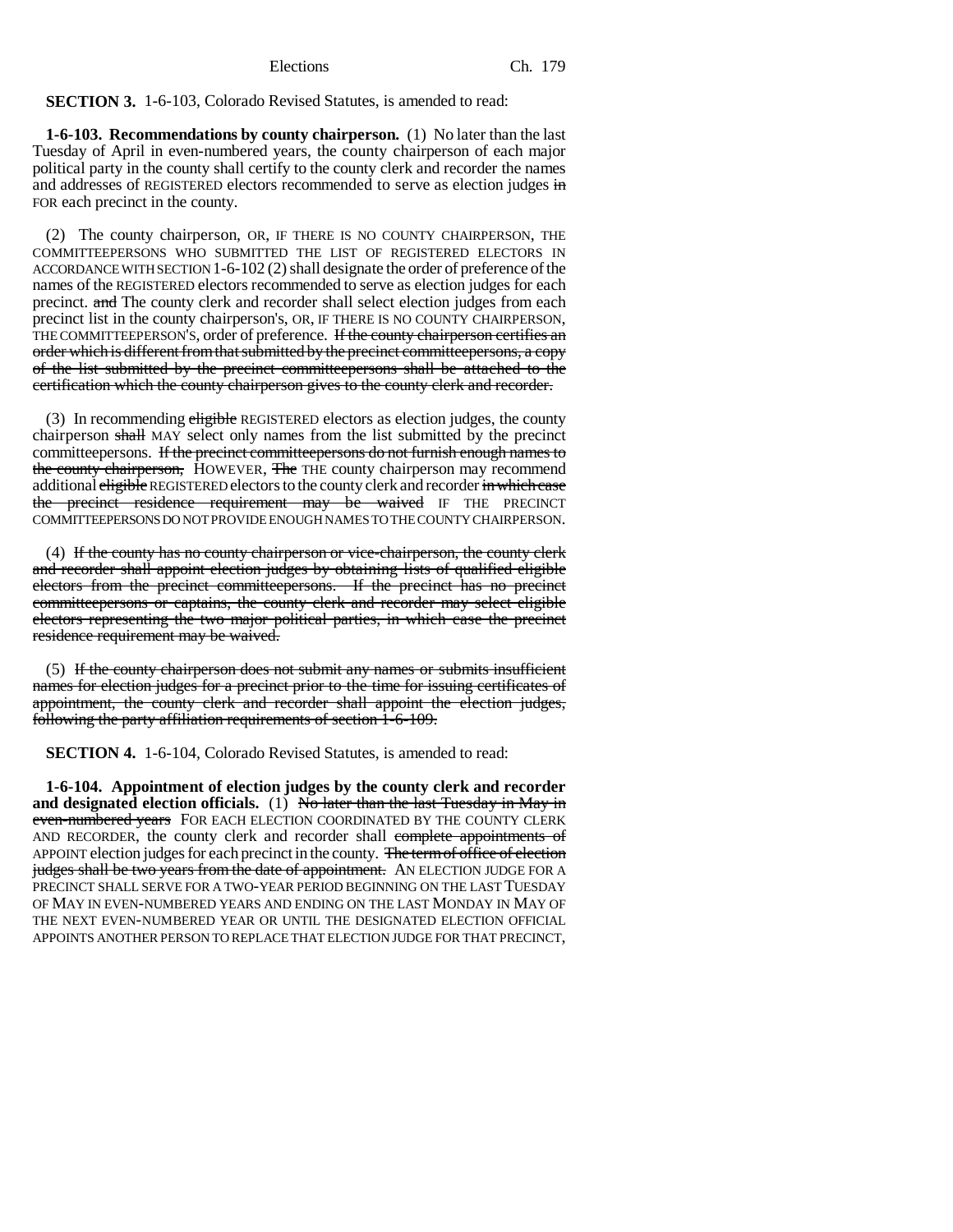WHICHEVER IS EARLIER.

(2) THE COUNTY CLERK AND RECORDER MAY APPOINT AN ELECTION JUDGE TO SERVE IN A PRECINCT OF THE COUNTY OTHER THAN THE PRECINCT IN WHICH THE ELECTION JUDGE RESIDES.

(3) IF, AT THE TIME THE COUNTY CLERK AND RECORDER APPOINTS ELECTION JUDGES FOR A PRECINCT, THE LIST OF RECOMMENDED ELECTION JUDGES SUBMITTED IN ACCORDANCE WITH SECTION 1-6-102 CONTAINS AN INSUFFICIENT NUMBER OF NAMES FOR A MAJOR POLITICAL PARTY'S SHARE OF THE TOTAL NUMBER OF ELECTION JUDGES AS REQUIRED IN SECTION 1-6-109, THE DESIGNATED ELECTION OFFICIAL SHALL APPOINT ANY ADDITIONAL ELECTION JUDGES NECESSARY FOLLOWING THE PARTY AFFILIATION REQUIREMENTS OF SECTION 1-6-109 TO THE EXTENT POSSIBLE.

**SECTION 5.** 1-6-105, Colorado Revised Statutes, is amended to read:

**1-6-105. Appointment of election judges for elections not coordinated by the county clerk and recorder.** (1) No later than forty-five days before the regular election, the governing body with authority to call elections shall appoint election judges for the political subdivision. The term of office of election judges shall be two years from the date of appointment.

(2) Any person who has been appointed by a county clerk and recorder who has filed an acceptance, and who has attended a class of instruction AND MEETS THE QUALIFICATIONS AS PRESCRIBED IN SECTION 1-6-101 may be appointed as an election judge for nonpartisan elections NOT COORDINATED BY THE COUNTY CLERK AND RECORDER.

**SECTION 6.** 1-6-106, Colorado Revised Statutes, is amended to read:

**1-6-106. Confirmation and acceptance of election judge appointment.** (1) No later than the last Tuesday in May in even-numbered years for partisan elections or thirty days before the regular election for nonpartisan elections the designated election official shall certify the list appointing the election judges and shall mail one acceptance form to each person appointed. THE DESIGNATED ELECTION OFFICIAL SHALL CONFIRM THE APPOINTMENTS OF ELECTION JUDGES BY MAILING EACH APPOINTED ELECTION JUDGE A CERTIFICATION OF APPOINTMENT AND AN ACCEPTANCE FORM.

(2) THE ACCEPTANCE FORM SHALL CONTAIN:

(a) THE STATEMENT OF QUALIFICATIONS AS PRESCRIBED IN SECTION 1-6-101; AND

(b) A STATEMENT THAT, IF THE PERSON APPOINTED AS AN ELECTION JUDGE EITHER FAILS TO FILE THE ACCEPTANCE FORM WITHIN SEVEN DAYS AFTER THE CERTIFICATION OF APPOINTMENT AND ACCEPTANCE FORM ARE MAILED OR FAILS TO ATTEND A CLASS OF INSTRUCTION AS REQUIRED IN SECTION 1-6-101 (5), THE DESIGNATED ELECTION OFFICIAL MAY DETERMINE THAT A VACANCY HAS BEEN CREATED.

(3) EACH PERSON APPOINTED AS AN ELECTION JUDGE SHALL FILE AN ACCEPTANCE FORM IN THE OFFICE OF THE DESIGNATED ELECTION OFFICIAL WITHIN SEVEN DAYS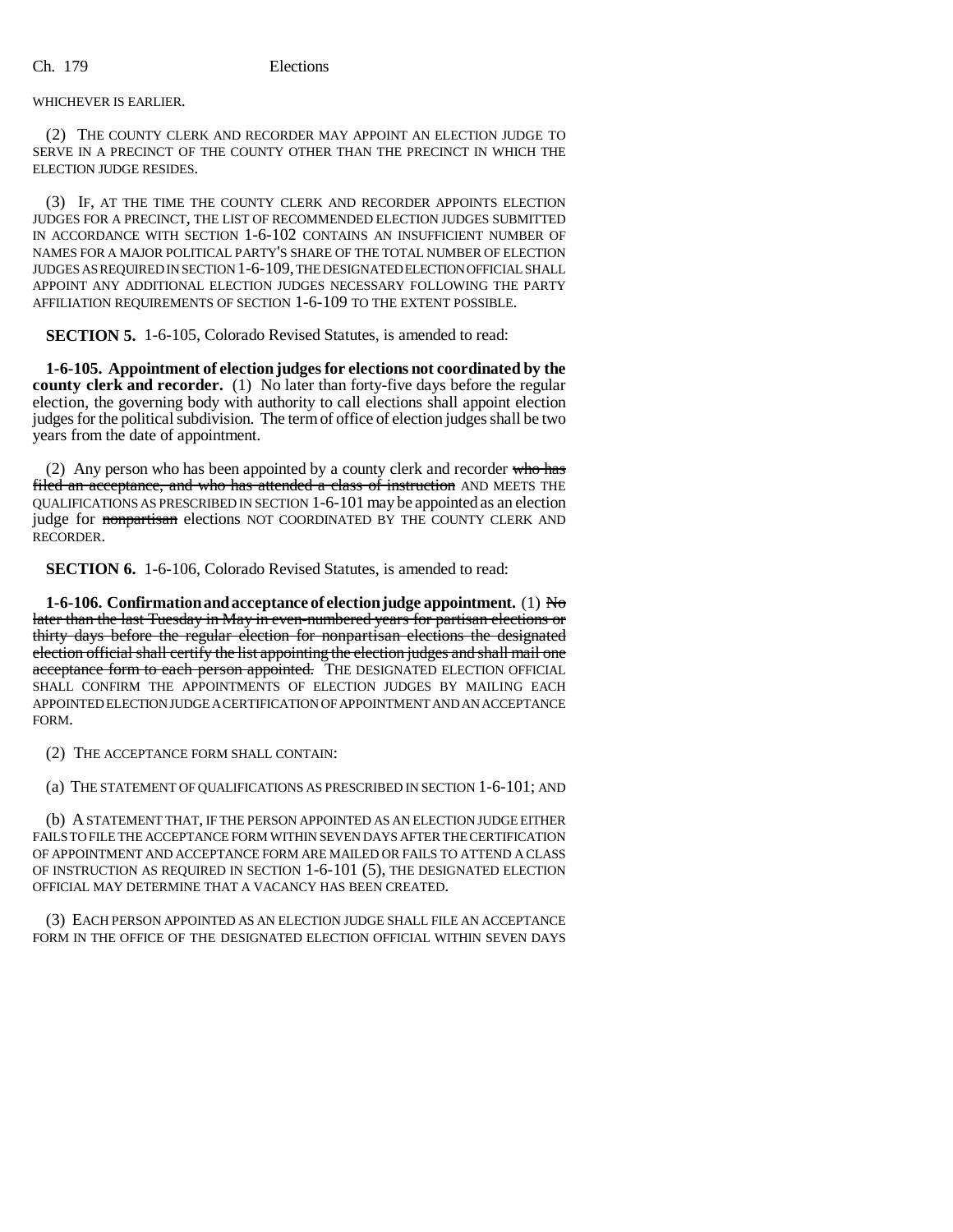AFTER THE CERTIFICATION OF APPOINTMENT AND ACCEPTANCE FORM HAS BEEN MAILED. IF A PERSON APPOINTED AS AN ELECTION JUDGE FAILS TO FILE THE ACCEPTANCE FORM AS DESCRIBED IN SUBSECTION (2) OF THIS SECTION OR FAILS TO ATTEND A CLASS OF INSTRUCTION AS REQUIRED IN SECTION 1-6-101 (5), THE DESIGNATED ELECTION OFFICIAL MAY DETERMINE THAT A VACANCY HAS BEEN CREATED.

**SECTION 7.** 1-6-108, Colorado Revised Statutes, is amended to read:

**1-6-108. Lists of election judges.** (1) The designated election official shall make and maintain at the time election judges are appointed, a list of appointments, giving the name and address of each election judge, and, if applicable, the judge's precinct number. This list shall be kept on file in the office of the designated election official and shall indicate which judges have filed acceptances and the date on which each judge attended the class of instruction. The list is a public record and is available for public inspection, examination, and copying during regular office hours A MASTER LIST OF ELECTION JUDGES WHO HAVE FILED AN ACCEPTANCE FORM IN ACCORDANCE WITH SECTION 1-6-101 (4). THE MASTER LIST SHALL INCLUDE THE NAME, PARTY AFFILIATION, AND PRECINCT NUMBER OF EACH ELECTION JUDGE WHO HAS FILED AN ACCEPTANCE FORM, INCLUDING WHETHER SUCH JUDGE IS UNAFFILIATED, AFFILIATED WITH A MINOR POLITICAL PARTY, OR AFFILIATED WITH A QUALIFIED POLITICAL ORGANIZATION.

(2) Any person may obtain, upon written request and payment of the appropriate statutory fee, an exact copy of the list of county election judges from the county clerk and recorder. The county chairperson of either political party may exercise a preemptive removal of any election judge from the chairperson's political party by filing a written request with the county clerk and recorder within five days of the date that the list becomes available for public inspection. The resulting vacancy shall be filled pursuant to section 1-6-113.

**SECTION 8.** 1-6-109, Colorado Revised Statutes, is amended to read:

**1-6-109. Party affiliation of election judges in partisan elections.** (1) FOR PARTISAN ELECTIONS in precincts which THAT have an even number of election judges, each major political party is entitled to one-half of the number of election judges.

(2) FOR PARTISAN ELECTIONS in precincts which THAT have an odd number of election judges, one major political party is entitled to the extra election judge in all even-numbered precincts ONE-HALF OF THE PRECINCTS, AS DETERMINED BY THE COUNTY CLERK AND RECORDER, and the other major political party is entitled to the extra election judge in all odd-numbered precincts. No later than the last Tuesday in May in even-numbered years, the county clerk and recorder shall determine by lot which major political party is entitled to the extra election judge in the even-numbered precincts and which is so entitled in the odd-numbered precincts THE OTHER ONE-HALF OF THE PRECINCTS, AS DETERMINED BY THE COUNTY CLERK AND RECORDER.

(3) IF AN ODD NUMBER OF PRECINCTS EXIST, THE COUNTY CLERK AND RECORDER SHALL DETERMINE WHICH MAJOR POLITICAL PARTY IS ENTITLED TO ANY EXTRA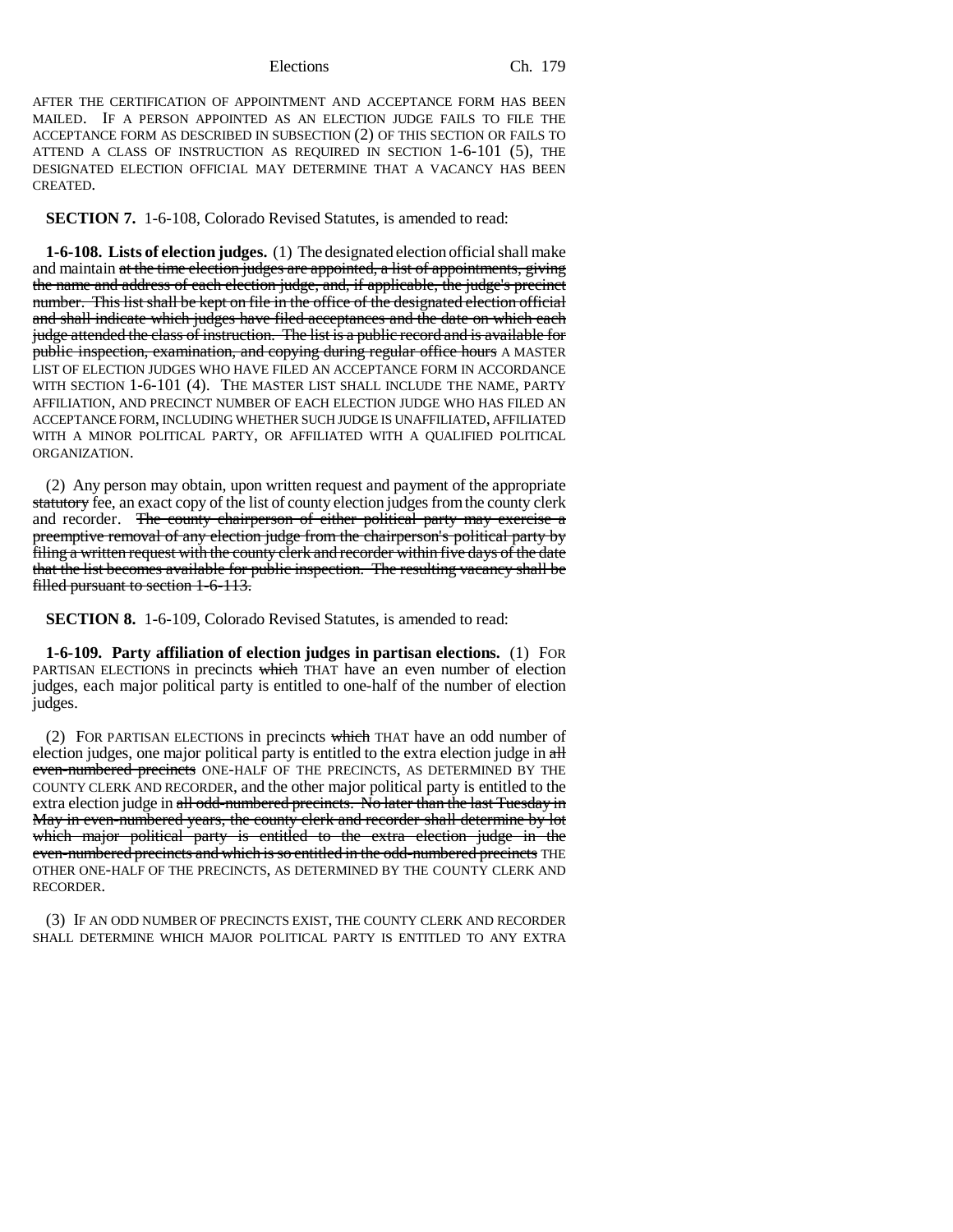ELECTION JUDGE. THE COUNTY CLERK AND RECORDER SHALL MAKE THIS DETERMINATION EITHER BY MUTUAL AGREEMENT OF BOTH OF THE MAJOR POLITICAL PARTIES OR, IF THE TWO MAJOR POLITICAL PARTIES CANNOT AGREE, BY LOT.

(4) If the county clerk and recorder is not able to appoint the maximum number of election judges to which each major political party is entitled for each precinct under this section because the list of recommended election judges required by section 1-6-102 either does not contain a sufficient number of names or was not submitted, the county clerk and recorder shall appoint at least two election judges for the precinct. who are of the same political affiliation.

**SECTION 9.** Article 6 of title 1, Colorado Revised Statutes, is amended BY THE ADDITION OF A NEW SECTION to read:

**1-6-109.5. Appointment and duties of supply judge.** (1) THE DESIGNATED ELECTION OFFICIAL SHALL APPOINT ONE ELECTION JUDGE IN EACH PRECINCT AS SUPPLY JUDGE. TO THE EXTENT POSSIBLE, THE SUPPLY JUDGE SHALL BE FROM A MAJOR POLITICAL PARTY. THE DESIGNATED ELECTION OFFICIAL SHALL NOTIFY THE SUPPLY JUDGE OF THE APPOINTMENT.

(2) FOR PARTISAN ELECTIONS, EACH MAJOR POLITICAL PARTY IS ENTITLED TO ONE-HALF OF THE TOTAL NUMBER OF SUPPLY JUDGES APPOINTED. IF AN ODD NUMBER OF SUPPLY JUDGES IS APPOINTED, THE COUNTY CLERK AND RECORDER SHALL DETERMINE WHICH MAJOR POLITICAL PARTY IS ENTITLED TO THE ONE EXTRA SUPPLY JUDGE. THE COUNTY CLERK AND RECORDER SHALL MAKE THIS DETERMINATION BY THE MUTUAL AGREEMENT OF THE TWO MAJOR POLITICAL PARTIES OR, IF THE TWO MAJOR POLITICAL PARTIES CANNOT AGREE, BY LOT.

(3) PRIOR TO THE ELECTION, THE SUPPLY JUDGE SHALL ATTEND A SPECIAL SCHOOL OF INSTRUCTION HELD BY THE DESIGNATED ELECTION OFFICIAL.

(4) (a) THE SUPPLY JUDGE SHALL COORDINATE THE CONDUCT OF THE ELECTION IN THE PRECINCT. FOR NONPARTISAN ELECTIONS, THE SUPPLY JUDGE'S RESPONSIBILITIES SHALL INCLUDE RECEIVING ELECTION SUPPLIES AND EQUIPMENT FROM THE DESIGNATED ELECTION OFFICIAL, DELIVERING ELECTION SUPPLIES AND EQUIPMENT TO THE POLLING PLACE, AND RETURNING ALL ELECTION SUPPLIES, ELECTION EQUIPMENT, AND BALLOTS TO THE DESIGNATED ELECTION OFFICIAL ONCE THE ELECTION IS CONCLUDED.

(b) FOR PARTISAN ELECTIONS, THE COUNTY CLERK AND RECORDER MAY DEPUTIZE A COURIER TO RETURN THE ELECTION SUPPLIES, ELECTION EQUIPMENT, AND BALLOTS TO THE COUNTY CLERK AND RECORDER ONCE THE ELECTION IS CONCLUDED. IF THE COUNTY CLERK AND RECORDER DOES NOT DEPUTIZE A COURIER, THE SUPPLY JUDGE AND A SECOND ELECTION JUDGE FROM THE PRECINCT SHALL RETURN THE ELECTION SUPPLIES, ELECTION EQUIPMENT, AND THE BALLOTS TO THE COUNTY CLERK AND RECORDER. THE SECOND ELECTION JUDGE SHALL BE SELECTED BY THE ELECTION JUDGES IN THE PRECINCT OTHER THAN THE SUPPLY JUDGE AND SHALL BE OF A POLITICAL AFFILIATION DIFFERENT THAN THE SUPPLY JUDGE.

**SECTION 10.** 1-6-111, Colorado Revised Statutes, is amended to read: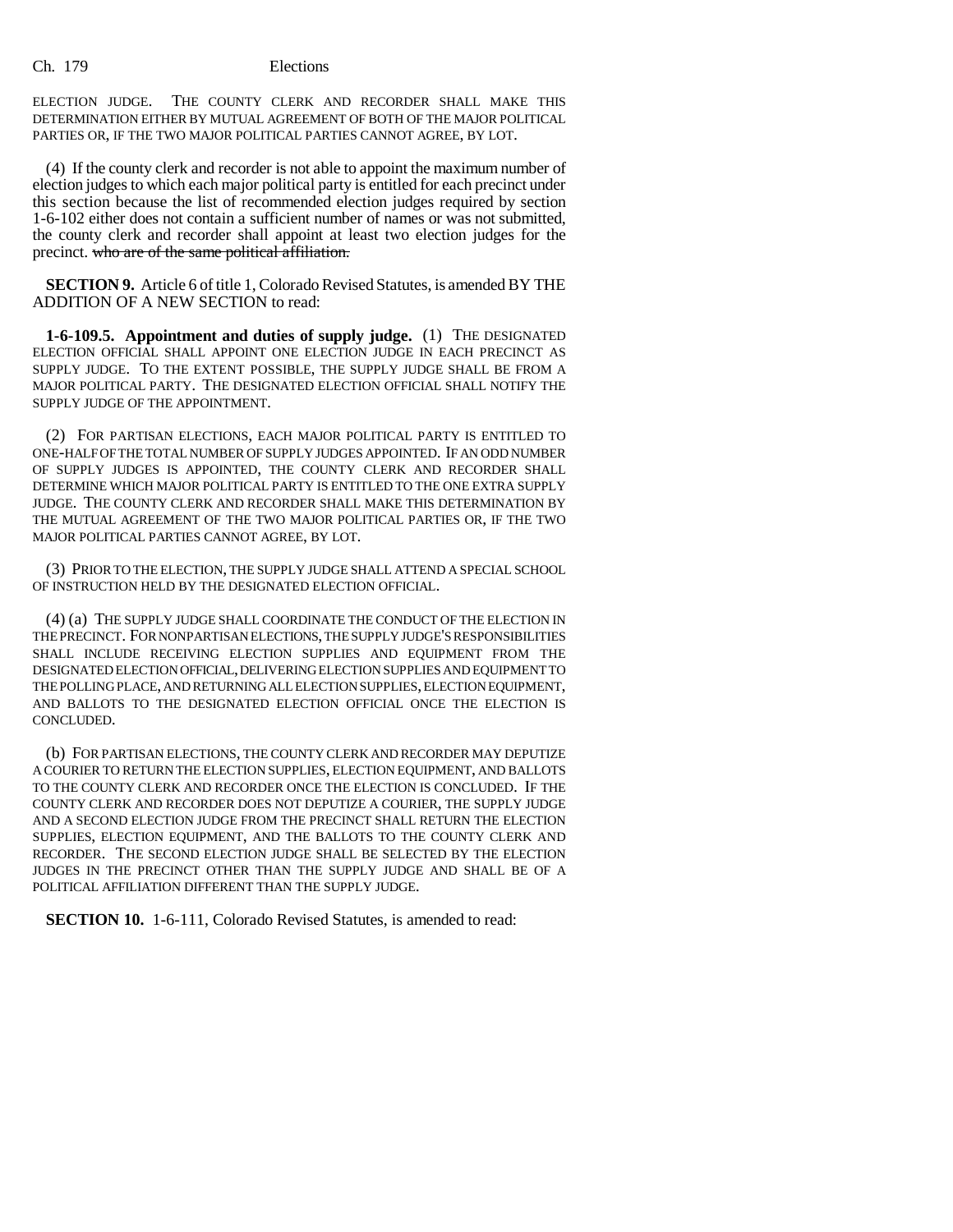**1-6-111. Number of election judges.** (1) FOR PARTISAN ELECTIONS, the county clerk and recorder shall appoint at least three election judges TO SERVE AS POLLING PLACE JUDGES for each precinct to perform the designated functions.

(2) Counting judges may be used where deemed necessary in the discretion of the county clerk and recorder at primary or congressional vacancy elections.

(3) When two election judges who are not of the same political  $\frac{\text{party}}{\text{party}}$  AFFILIATION are present at the polls, voting may proceed.

(4) FOR NONPARTISAN ELECTIONS, THE DESIGNATED ELECTION OFFICIAL SHALL APPOINT NO LESS THAN TWO ELECTION JUDGES TO SERVE AS POLLING PLACE JUDGES FOR EACH PRECINCT TO PERFORM THE DESIGNATED FUNCTIONS.

(5) THE DESIGNATED ELECTION OFFICIAL AND, FOR PARTISAN ELECTIONS, THE COUNTY CLERK AND RECORDER MAY APPOINT OTHER ELECTION JUDGES AS NEEDED TO PERFORM DUTIES OTHER THAN POLLING PLACE DUTIES. THESE DUTIES MAY INCLUDE BUT ARE NOT LIMITED TO INSPECTING BALLOTS, DUPLICATING BALLOTS, AND COUNTING PAPER BALLOTS. FOR PARTISAN ELECTIONS, IF THE COUNTY CLERK AND RECORDER APPOINTS ELECTION JUDGES TO PERFORM DUTIES OTHER THAN POLLING PLACE DUTIES, THE COUNTY CLERK AND RECORDER SHALL APPOINT TWO ELECTION JUDGES TO PERFORM SUCH DUTIES. THE TWO ELECTION JUDGES SO APPOINTED SHALL NOT BE OF THE SAME POLITICAL AFFILIATION.

(6) FOR ANY ELECTION IN WHICH THE PRECINCTS AND POLLING PLACES ARE COMBINED IN ACCORDANCE WITH SECTION 1-5-102.5, THE COUNTY CLERK AND RECORDER OR THE DESIGNATED ELECTION OFFICIAL MAY ASSIGN ONE SET OF ELECTION JUDGES TO PERFORM THE FUNCTIONS OF ALL PRECINCTS AND POLLING PLACES SO COMBINED.

**SECTION 11.** 1-6-114 (1), Colorado Revised Statutes, is amended to read:

**1-6-114. Oath of judges.** (1) Before any votes are taken at any election, the election judges BEGINNING THE DUTIES OF AN ELECTION JUDGE, EACH PERSON APPOINTED AS AN ELECTION JUDGE shall each take a self-affirming oath or affirmation in substantially the following form:

"I, ..................., do solemnly swear (or affirm) that I am a citizen of the United States and the state of Colorado; that I am an eligible elector who resides in the county of .................... or within the ....... political subdivision; that I am a member of the ............... party as shown on the registration books of the county clerk and recorder; that I will perform the duties of judge according to law and the best of my ability; that I will studiously endeavor STRIVE to prevent fraud, deceit, and abuse in conducting the same; that I will not try to  $\alpha$  ascertain DETERMINE how any elector voted, nor will I disclose how any elector voted if in the discharge of my duties as judge such knowledge shall come to me, unless called upon to disclose the same before some court of justice; that I have never been convicted of election fraud, any other election offense, or fraud and that, IF ANY BALLOTS ARE COUNTED BEFORE THE POLLS CLOSE ON THE DATE OF THE ELECTION, I will not disclose the result of the votes until AFTER the polls have closed AND THE RESULTS ARE FORMALLY ANNOUNCED BY THE DESIGNATED ELECTION OFFICIAL."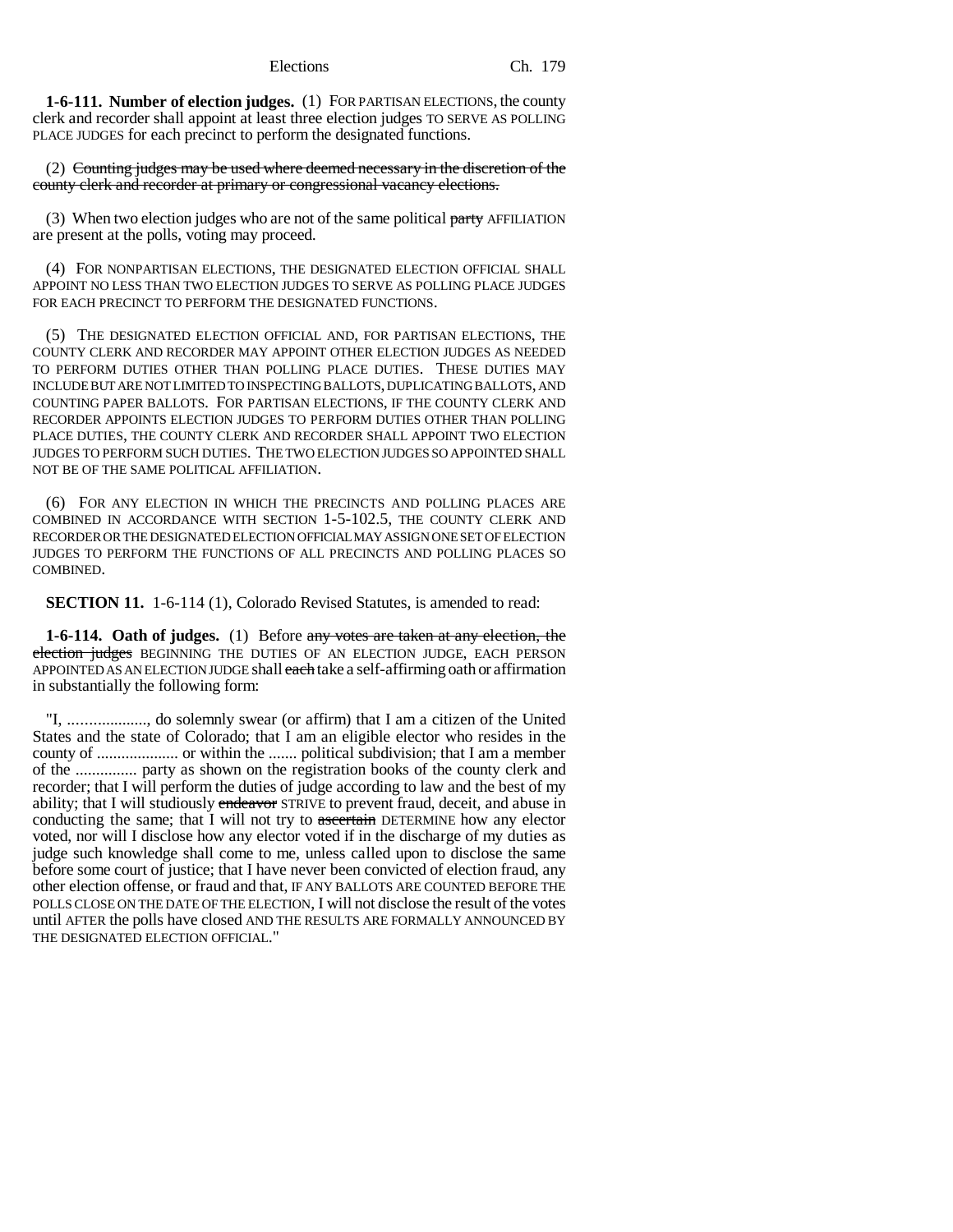**SECTION 12.** 1-6-115 (1) and (2), Colorado Revised Statutes, are amended, and the said 1-6-115 is further amended BY THE ADDITION OF A NEW SUBSECTION, to read:

**1-6-115. Compensation of judges.** (1) In all elections, INCLUDING PRIMARY AND GENERAL ELECTIONS, each election judge SERVING IN THE PRECINCTS ON ELECTION DAY shall receive not less than five dollars nor more than one hundred dollars as full compensation for services provided as judge at any election.

(2) In addition to the compensation provided by subsection (1) of this section, each election judge may be paid expenses and reasonable compensation for attending election schools which may be established by the respective COUNTY CLERK AND RECORDER OR THE designated election officials OFFICIAL. EACH SUPPLY JUDGE APPOINTED BY THE COUNTY CLERK AND RECORDER SHALL BE REIMBURSED NO LESS THAN FIVE DOLLARS FOR ATTENDING A SPECIAL SCHOOL OF INSTRUCTION.

(2.5) THE SUPPLY JUDGE AND, FOR PARTISAN ELECTIONS, THE SECOND ELECTION JUDGE SELECTED IN ACCORDANCE WITH SECTION 1-6-109.5 (4) (b) SHALL BE PAID NO LESS THAN FOUR DOLLARS FOR RETURNING THE ELECTION SUPPLIES, ELECTION EQUIPMENT, AND THE BALLOTS TO THE DESIGNATED ELECTION OFFICIAL. THE PERSON PROVIDING THE TRANSPORTATION MAY BE PAID A MILEAGE ALLOWANCE, TO BE SET BY THE DESIGNATED ELECTION OFFICIAL BUT NOT TO EXCEED THE MILEAGE RATE AUTHORIZED FOR COUNTY OFFICIALS AND EMPLOYEES, FOR EACH MILE NECESSARILY TRAVELED IN EXCESS OF TEN MILES IN GOING TO AND RETURNING FROM THE OFFICE OF THE DESIGNATED ELECTION OFFICIAL.

**SECTION 13.** 1-6-119, Colorado Revised Statutes, is amended to read:

**1-6-119. Removal of election judge by designated election official.** (1) The county chairperson of the political party in whose behalf an election judge was appointed may file a statement with the county clerk and recorder that, after investigation, it is believed that the party is not faithfully or fairly represented by the election judge or that the election judge has moved from the county or precinct. Upon the filing of the statement, the county clerk and recorder shall forthwith notify the election judge of the removal and the cause for the removal, and a successor shall be forthwith appointed as provided in section 1-6-113. IF A COUNTY CHAIRPERSON OF A MAJOR POLITICAL PARTY BELIEVES THAT AN ELECTION JUDGE APPOINTED TO REPRESENT THAT PARTY IS NOT FAITHFULLY OR FAIRLY REPRESENTING THE PARTY OR THAT AN ELECTION JUDGE HAS MOVED FROM THE COUNTY, THE COUNTY CHAIRPERSON MAY EXERCISE A PREEMPTIVE REMOVAL OF THE ELECTION JUDGE. THE COUNTY CHAIRPERSON SHALL NOTIFY THE COUNTY CLERK AND RECORDER AND THE ELECTION JUDGE OF THE PREEMPTIVE REMOVAL IN WRITING. THE COUNTY CLERK AND RECORDER SHALL FILL ANY VACANCY CREATED BY THE PREEMPTIVE REMOVAL AS PROVIDED IN SECTION 1-6-121.

(2) PRIOR TO ELECTION DAY, THE DESIGNATED ELECTION OFFICIAL MAY REMOVE AN ELECTION JUDGE FOR CAUSE. CAUSE INCLUDES BUT IS NOT LIMITED TO THE ELECTION JUDGE'S FAILURE TO FILE AN ACCEPTANCE FORM IN ACCORDANCE WITH SECTIONS 1-6-101 AND 1-6-106 AND THE ELECTION JUDGE'S FAILURE TO ATTEND A CLASS OF INSTRUCTION AS REQUIRED IN SECTION 1-6-101 (5).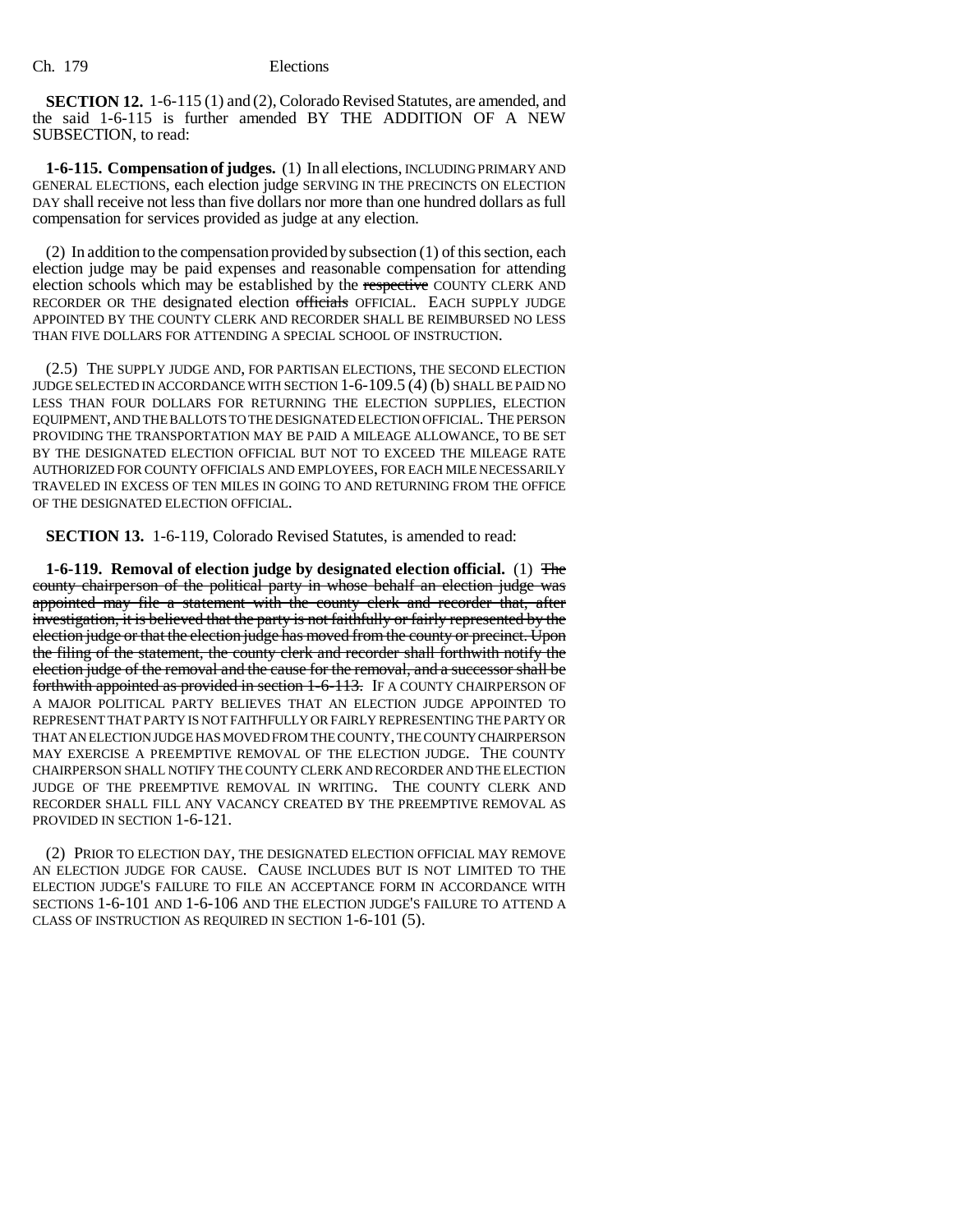$(2)$  (3) On election day, the designated election official may remove and replace an election judge who has neglected the duties of the office by FAILING TO APPEAR AT THE POLLING PLACE BY 7:30 A.M., BY leaving the precinct polling place BEFORE COMPLETING ALL OF THE DUTIES ASSIGNED,  $\sigma r$  by being unable OR UNWILLING OR BY REFUSING to perform the duties of the office, OR BY ELECTIONEERING.

 $(3)$  (4) Upon receipt of a written complaint made by an eligible elector of the political subdivision stating that CONCERNING an election judge, is electioneering at or within one hundred feet of any building in which a polling place is located, the designated election official shall investigate the complaint and may remove the election judge and appoint another election judge If the election is a partisan election, the election judge appointed shall be of the same political party as the election judge who is removed IN ACCORDANCE WITH SECTION 1-6-121.

**SECTION 14.** Article 6 of title 1, Colorado Revised Statutes, is amended BY THE ADDITION OF A NEW SECTION to read:

**1-6-121. Election judge vacancies.** (1) IF FOR ANY REASON ANY PERSON APPOINTED TO SERVE AS AN ELECTION JUDGE REFUSES, FAILS, OR IS UNABLE TO SERVE OR IS REMOVED BY PREEMPTION IN ACCORDANCE WITH SECTION 1-6-119 (1) OR FOR CAUSE IN ACCORDANCE WITH SECTION 1-6-119 (2), 1-6-119 (3), OR 1-6-119 (4), THE DESIGNATED ELECTION OFFICIAL THEREAFTER MAY APPOINT AN ELECTION JUDGE TO FILL SUCH VACANCY. IF ANY ELECTION JUDGE IS NOT PRESENT AT THE OPENING OF THE POLLS AND DOES NOT APPEAR AT THE POLLING PLACE WITHIN THIRTY MINUTES AFTER THE OPENING OF THE POLLS, THE DESIGNATED ELECTION OFFICIAL MAY DETERMINE THAT A VACANCY HAS OCCURRED.

(2) APPOINTMENTS TO FILL VACANCIES SHALL BE MADE IN ACCORDANCE WITH THE SAME STATUTORY PROVISIONS OTHERWISE APPLICABLE TO THE APPOINTMENT.

**SECTION 15.** 1-5-102.5, Colorado Revised Statutes, is amended to read:

**1-5-102.5. Establishing polling places for coordinated elections.** (1) Not less than ninety days prior to a coordinated election, the county clerk and recorder, in consultation with the other designated election officials of each political subdivision participating in the election, shall assure that the polling places chosen ONE POLLING PLACE BE DESIGNATED TO allow an individual elector to vote at one polling place for all ballot issues, ballot questions, and candidates voted on the same date.

(2) FOR COORDINATED ELECTIONS, THE COUNTY CLERK AND RECORDER MAY COMBINE PRECINCTS AND POLLING PLACES.

**SECTION 16.** Part 1 of article 5 of title 1, Colorado Revised Statutes, is amended BY THE ADDITION OF A NEW SECTION to read:

**1-5-108. Election judges may change polling places.** (1) IF IT BECOMES IMPOSSIBLE OR IMPRACTICABLE TO HOLD AN ELECTION BECAUSE OF AN EMERGENCY AT THE DESIGNATED POLLING PLACE, THE ELECTION JUDGES, AFTER ASSEMBLING AT OR AS NEAR AS PRACTICABLE TO THE ORIGINAL DESIGNATED POLLING PLACE, MAY MOVE TO THE NEAREST CONVENIENT PLACE FOR HOLDING THE ELECTION AND AT THE NEWLY DESIGNATED PLACE FORTHWITH PROCEED WITH THE ELECTION. THE ELECTION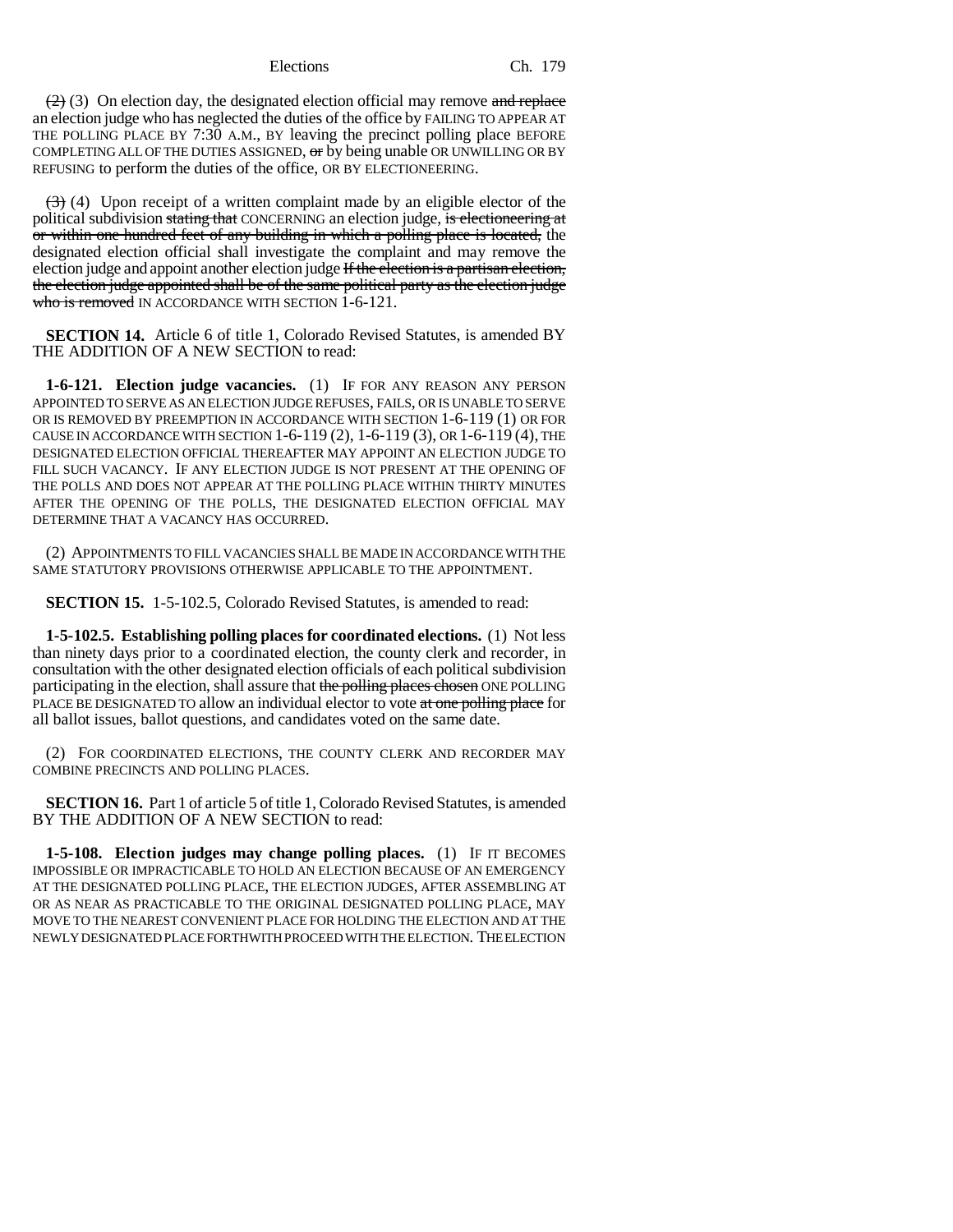JUDGES SHALL NOTIFY THE DESIGNATED ELECTION OFFICIAL OF THE CHANGE AS SOON AS POSSIBLE.

(2) UPON MOVING TO A NEW POLLING PLACE, THE ELECTION JUDGES SHALL DISPLAY A PROCLAMATION OF THE CHANGE AT THE ORIGINAL POLLING PLACE TO NOTIFY ALL ELECTORS OF THE NEW LOCATION FOR HOLDING THE ELECTION. THE PROCLAMATION SHALL CONTAIN A STATEMENT EXPLAINING THE SPECIFIC NATURE OF THE EMERGENCY THAT REQUIRED THE CHANGE IN THE POLLING PLACE AND SHALL PROVIDE THE STREET ADDRESS OF THE NEW LOCATION.

**SECTION 17.** 1-7-101 (1), Colorado Revised Statutes, is amended to read:

**1-7-101. Hours of voting.** (1) All polls shall be opened continuously from 7 a.m. until 7 p.m. of each election day. If a full set of election judges is not present at the hour of 7 a.m. and it is necessary for judges to be appointed to conduct the election as provided in section 1-6-113 (2), the election may commence when two judges one from each major party WHO ARE NOT OF THE SAME POLITICAL AFFILIATION for partisan elections are present at any hour before the time for closing the polls. The polls shall remain open after 7 p.m. until every eligible elector who was at the polling place at or before 7 p.m. has been allowed to vote. Any person arriving after 7 p.m. shall not be entitled to vote.

**SECTION 18.** The introductory portion to 8-70-140 (1) (c) and 8-70-140 (1) (c) (V), Colorado Revised Statutes, are amended, and the said 8-70-140 (1) (c) is further amended BY THE ADDITION OF A NEW SUBPARAGRAPH, to read:

**8-70-140. Employment does not include - nonprofit organizations.** (1) For the purposes of sections 8-70-118 and 8-70-119, "employment" does not include services performed:

(c) In the employ of a governmental entity referred to in section 8-70-119 if such service is performed by an individual in the exercise of his SUCH INDIVIDUAL'S duties:

(V) In a position which, pursuant to the laws of this state, is designated as a major, nontenured policymaking or advisory position, or a policymaking or advisory position the performance of the duties of which ordinarily does not require more than eight hours per week; or

(VI) AS AN ELECTION OFFICIAL OR ELECTION WORKER IF THE AMOUNT OF REMUNERATION RECEIVED BY THE INDIVIDUAL DURING THE CALENDAR YEAR FOR SERVICES AS AN ELECTION OFFICIAL OR ELECTION WORKER IS LESS THAN ONE THOUSAND DOLLARS; OR

**SECTION 19. Repeal.** 1-6-107, Colorado Revised Statutes, is repealed as follows:

**1-6-107. Acceptances - school of instruction - appointment of supply judge.** (1) Each person appointed as an election judge shall file an acceptance in the office of the designated election official within seven days after the date that the certificate of appointment and the acceptance form were mailed. The acceptance form shall include a statement that a person who fails to attend a class of instruction may be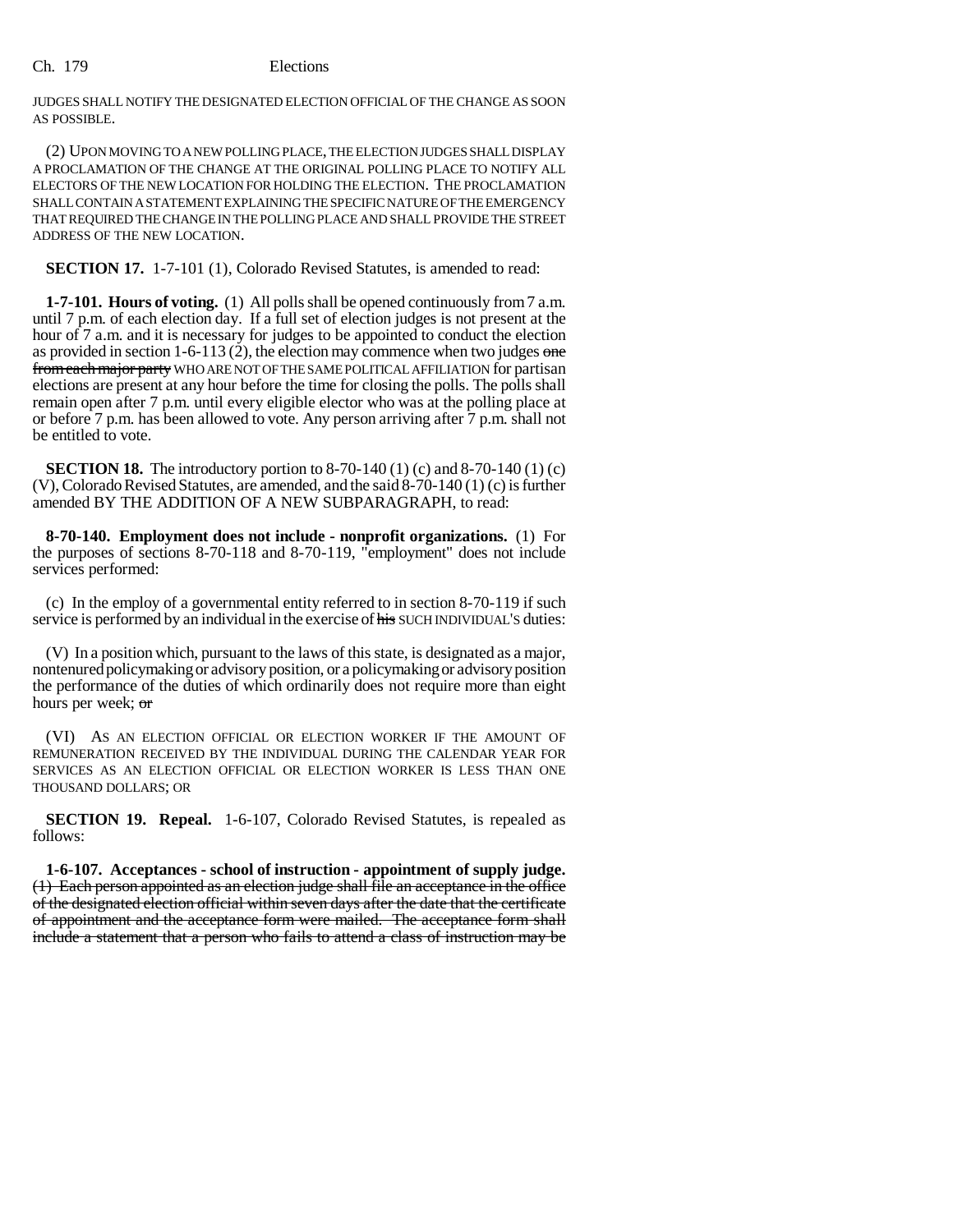disqualified from serving as an election judge. If a person appointed as an election judge fails to file an acceptance within seven days, the designated election official may determine that a vacancy has been created.

(2) Each designated election official shall hold at least one class of instruction for all election judges not more than five weeks nor less than one day prior to each election.

(3) After acceptances are received, the designated election official shall appoint one judge in each precinct as supply judge and shall notify the supply judge of the appointment. For partisan elections, each major political party is entitled to one-half of the total number of supply judges appointed, and, if an odd number of supply judges is appointed, the county clerk and recorder shall determine by lot which party is entitled to the one extra supply judge. The supply judge is responsible for the general conduct of the election in the precinct and for receiving and delivering election supplies and equipment. The supply judge shall attend a special school of instruction held by the designated election official and shall be reimbursed no less than five dollars for attending the school.

**SECTION 20. Repeal.** 1-6-110, Colorado Revised Statutes, is repealed as follows:

**1-6-110. Judges at primary elections.** (1) The regularly appointed receiving judges for general elections shall serve as the judges for primary elections. No counting judges shall be appointed for primary elections.

(2) Election judges shall be paid the same fees for primary elections as for general elections.

**SECTION 21. Repeal.** 1-6-112, Colorado Revised Statutes, is repealed as follows:

**1-6-112. Number of judges in nonpartisan elections.** For nonpartisan elections, the designated election official shall appoint no less than two election judges for each precinct to perform the designated functions.

**SECTION 22. Repeal.** 1-6-116, Colorado Revised Statutes, is repealed as follows:

**1-6-116. Delivery of election returns and other election papers compensation.** (1) The supply judge shall pick up the election supplies at the office of the designated election official, and, for partisan elections, with one other judge of the opposite political party who is selected by the remaining judges, shall deliver the election returns, registration book, ballot boxes, and other election papers and supplies to the office of the designated election official.

(2) The supply judge and, if required, the second judge selected pursuant to subsection (1) of this section shall be paid no less than four dollars for the performance of the service. In addition, if the distance from the polling place to the office of the designated election official is greater than five miles, the person providing the transportation shall be paid a mileage allowance, to be set by the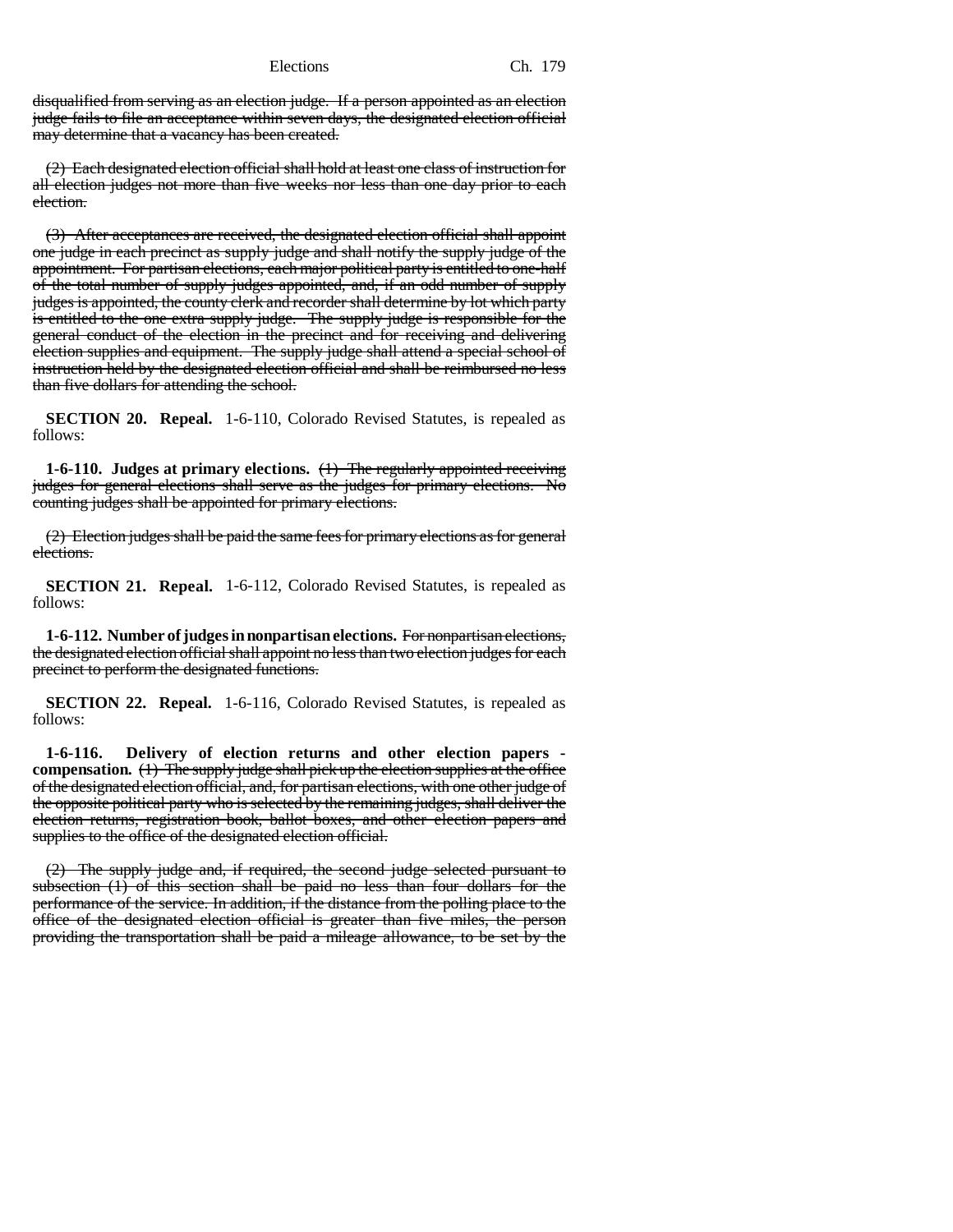designated election official but not to exceed the mileage rate authorized for county officials and employees, for each mile necessarily traveled in excess of ten miles in going to and returning from the office of the designated election official. No mileage allowance shall be paid to judges serving in precincts located wholly or in part within a city and county or within the municipality which is the county seat of the county.

**SECTION 23. Repeal.** 1-6-117, Colorado Revised Statutes, is repealed as follows:

**1-6-117. Judges for new or changed precincts.** Within ten days after the boundaries of an existing election precinct are changed or a new precinct is created, the designated election official shall appoint election judges for the new or changed precinct in the same manner as provided in section 1-6-113 (1) for filling vacancies.

**SECTION 24. Repeal.** 1-6-118, Colorado Revised Statutes, is repealed as follows:

**1-6-118. Judges may change polling place.** (1) If it becomes impossible or impracticable to hold an election because of an emergency at the designated polling place, the election judges, after assembling at or as near as practicable to the original designated polling place, may move to the nearest convenient place for holding the election and at the newly designated place forthwith proceed with the election. The election judges shall notify the designated election official of the change as soon as possible.

(2) Upon moving to a new polling place, the election judges shall display a proclamation of the change at the original polling place to notify all electors of the new location for holding the election. The proclamation shall contain a statement explaining the specific nature of the emergency that required the change in polling place and shall provide the street address of the new location.

**SECTION 25.** 1-5-502, Colorado Revised Statutes, is amended to read:

**1-5-502. Ballot boxes for nonmachine voting.** The governing body of each political subdivision using paper ballots shall provide at least one ballot box for each polling place. For elections which have both receiving and counting judges, the governing body shall provide no less than one ballot box for each set of receiving judges and one ballot box for each set of counting judges at each place of voting. The ballot boxes shall be strongly constructed so as to prevent tampering, with a small opening at the top and with a lid to be locked. The ballot boxes and keys shall be kept by the designated election official and delivered to the election judges no later than one day preceding any election, to be returned as provided in section 1-6-116 SECTION 1-6-109.5.

**SECTION 26.** 1-7-505 (2), Colorado Revised Statutes, is amended to read:

**1-7-505. Close of polls - count and seals in electronic voting.** (2) In precincts in which voting is on a ballot or ballot card, election judges shall prepare a return in duplicate showing the number of eligible electors, as indicated by the pollbook, who have voted in the precinct, the number of official ballots or ballot cards received, and the number of spoiled and unused ballots or ballot cards returned. The original copy